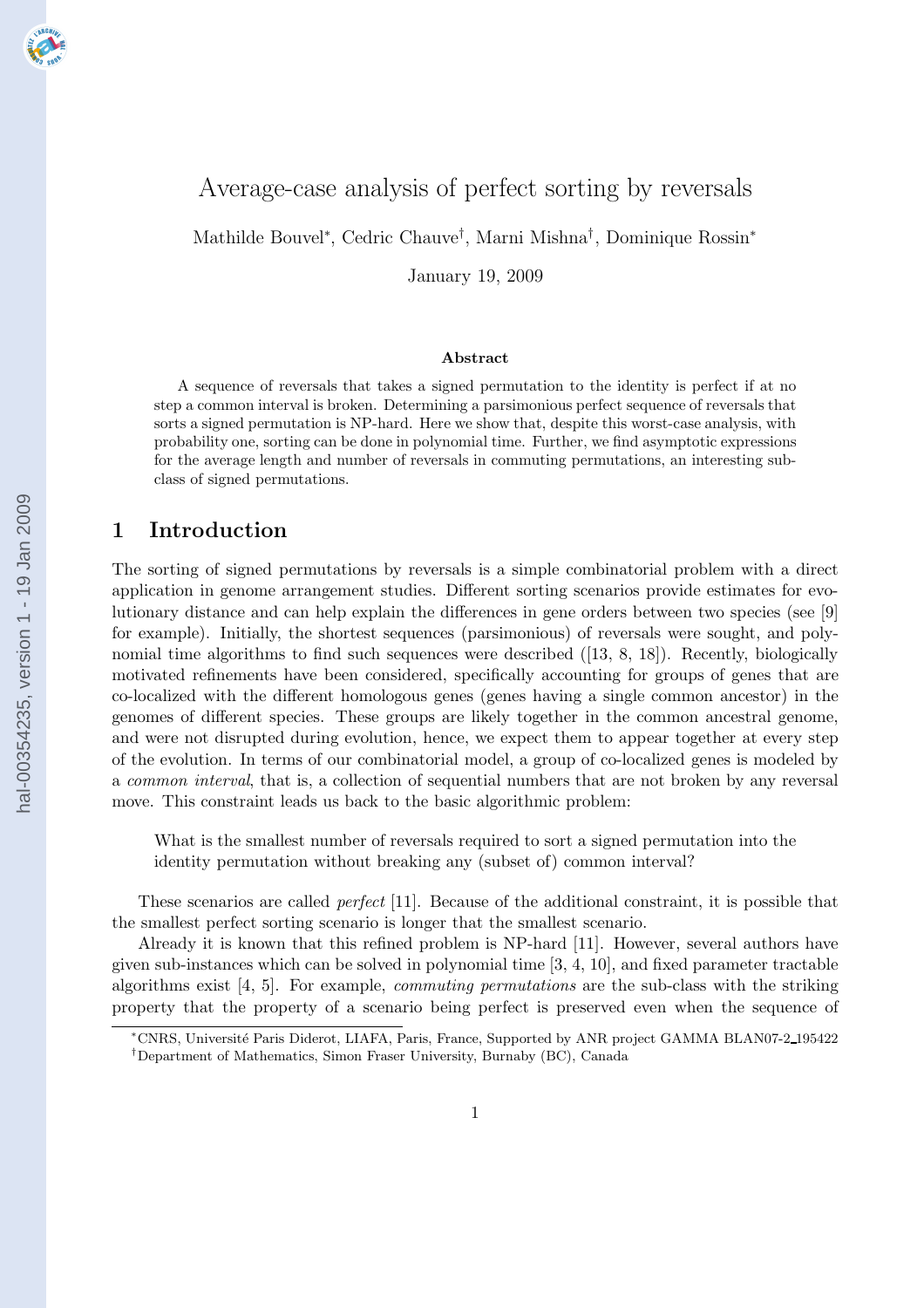reversals is reordered. Examples of commuting scenarios arise in the study of mammals. All of the known sub-problems can be expressed in terms of the "strong interval tree" associated to a permutation, and we focus our attention on the structure of this tree.

Recently, several works have investigated expected properties of combinatorial objects related to genomic distance computation, such as the breakpoint graph [[20, 21, 19](#page-11-0), [17](#page-11-0)]. We explore this route here, but focusing on the strong interval tree, to conduct an average case analysis of perfect sorting by reversals. First, in Section [3,](#page-3-0) we prove that for large enough  $n$ , with probability 1, computing a perfect reversal sorting scenario for signed permutations can be done in time polynomial in  $n$ , despite the fact that this is NP-hard. Secondly, in Section [4](#page-5-0), we show that in parsimonious perfect scenarios for commuting permutations of length  $n$ , the average number of reversals is asymptotically 1.2n, and the average length of a reversal is  $1.02\sqrt{n}$ .

### 2 Preliminaries

We first summarize the combinatorial and algorithmic frameworks for perfect sorting by reversals. For a more detailed treatment, we refer to [\[4\]](#page-10-0).

Permutations, reversals, common intervals and perfect scenarios. A *signed permutation* on [n] is a permutation on the set of integers  $[n] = \{1, 2, \ldots, n\}$  in which each element has a sign, positive or negative. Negative integers are represented by placing a bar over them. We denote by  $Id_n$  (resp.  $\overline{Id_n}$ ) the identity (resp. reversed identity) permutation,  $(1 \ 2 \dots n)$  (resp.  $(\overline{n} \dots \overline{2} \ \overline{1})$ ). When the number n of elements is clear from the context, we will simply write Id or  $\overline{Id}$ .

An *interval* I of a signed permutation  $\sigma$  on [n] is a segment of adjacent elements of  $\sigma$ . The *content* of I is the subset of I defined by the absolute values of the elements of I. Given  $\sigma$ , an interval is defined by its content and from now, when the context is unambiguous, we identify an interval with its content.

The *reversal* of an interval of a signed permutation reverses the order of the elements of the interval, while changing their signs. If  $\sigma$  is a permutation, we denote by  $\overline{\sigma}$  the permutation obtained by reversing the complete permutation  $\sigma$ . A *scenario* for  $\sigma$  is a sequence of reversals that transforms  $\sigma$  into  $Id_n$  or  $\overline{Id_n}$ . The *length* of such a scenario is the number of reversals it contains. The length of a reversal is the number of elements in the interval that is reversed.

Two distinct intervals I and J *commute* if their contents trivially intersect, that is either  $I \subset J$ , or J ⊂ I, or I ∩ J = ∅. If intervals I and J do not commute, they *overlap*. A *common interval* of a permutation  $\sigma$  on  $[n]$  is a subset of  $[n]$  that is an interval in both  $\sigma$  and the identity permutation  $Id_n$ . The singletons and the set  $\{1, 2, \ldots, n\}$  are always common intervals called *trivial common intervals*.

A scenario S for  $\sigma$  is called a *perfect scenario* if every reversal of S commutes with every common interval of σ. A perfect scenario of minimal length is called a *parsimonious perfect scenario*.

A permutation  $\sigma$  is said to be *commuting* if, there exists a perfect scenario for  $\sigma$  such that for every pair of reversals of this scenario, the corresponding intervals commute. In such a case, this property holds for every perfect scenario for  $\sigma$  [[4](#page-10-0)].

The strong interval tree. A common interval I of a permutation  $\sigma$  is a *strong interval* of  $\sigma$  if it commutes with every other common interval of  $\sigma$ .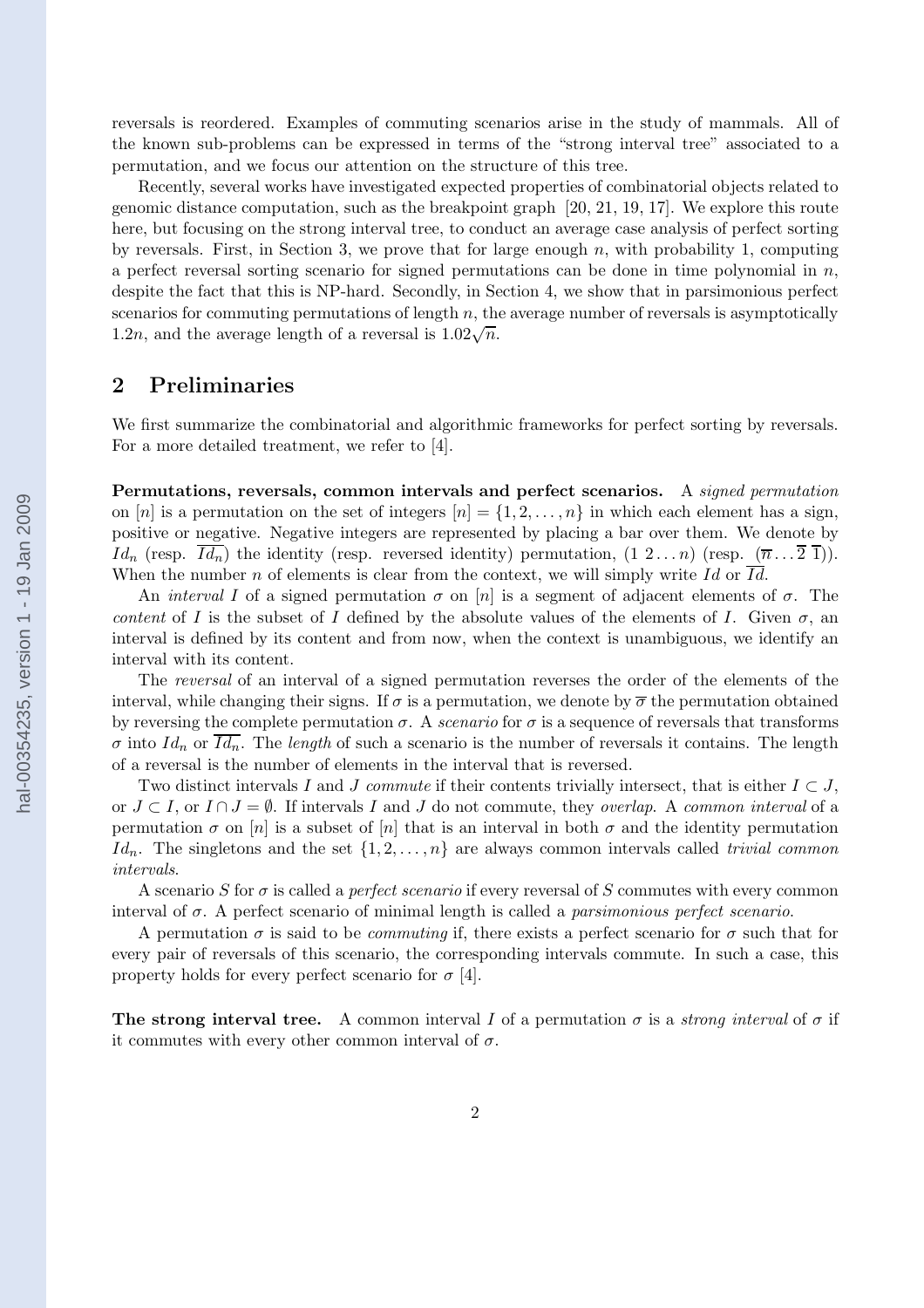<span id="page-2-0"></span>

Figure 1: The strong interval tree  $T_{\mathcal{S}}(\sigma)$  of the permutation  $\sigma$  =  $(1 \ \overline{8} \ 4 \ 2 \ \overline{5} \ 3 \ 9 \ \overline{6} \ 7 \ 12 \ 10 \ \overline{14} \ 13 \ \overline{11} \ 15 \ \overline{17} \ 16 \ 18)$ . Prime and linear vertices are distinguished by their shape. There are three non-trivial linear vertices, the rectangular vertices, and three prime vertices, the round vertices. The root and the vertex  $\{6, 7\}$  are increasing linear vertices, while the linear vertices  $\{16, 17\}$  and  $\{13, 14\}$  are decreasing.

The inclusion order of the set of strong intervals defines an n-leaf tree, denoted by  $T_{\mathcal{S}}(\sigma)$ , whose leaves are the singletons, and whose root is the interval containing all elements of the permutation. Thestrong interval tree of  $\sigma$  can be computed in linear time and space (see [[7](#page-10-0)] for example). We call the tree  $T_{\mathcal{S}}(\sigma)$  the *strong interval tree* of  $\sigma$ , and we identify a vertex of  $T_{\mathcal{S}}(\sigma)$  with the strong interval it represents. In a more combinatorial context, this tree is also called *substitution decomposition tree* [\[1\]](#page-10-0). If  $\sigma$  is a signed permutation, the sign of every element of  $\sigma$  is given to the corresponding leaves in  $T_{\mathcal{S}}(\sigma)$ .

Let I be a strong interval of  $\sigma$  and  $\mathcal{I} = (I_1, \ldots, I_k)$  the unique partition of the elements of I into maximal strong intervals, from left to right. The *quotient permutation* of I, denoted  $\sigma_I$ , is defined as follows:  $\sigma_I(i)$  is smaller than  $\sigma_I(j)$  in  $\sigma_I$  if any element of  $I_i$  is smaller (in absolute value if  $\sigma$  is a signed permutation) than any element of  $I_j$ . The vertex I, or equivalently the strong interval I of  $\sigma$ , is either: *increasing linear*, if  $\sigma<sub>I</sub>$  is the identity permutation, or *decreasing linear*, if  $\sigma_l$  is the reversed identity permutation, or *prime*, otherwise. For exposition purposes we consider that an increasing vertex is positive and a decreasing vertex is negative. The strong interval tree as computed in the algorithm of[[7](#page-10-0)] contains the nature -increasing/decreasing linear or prime- of each vertex. It can be adapted to compute also in linear time the quotient permutation associated to each strong interval. (See Fig. 1 for an example.)

For a vertex I of  $T_S(\sigma)$ , we denote by  $L(I)$  the set of elements of  $\sigma$  that label leaves of the subtree of  $T_S(\sigma)$  rooted at I.

The strong interval tree as a guide for perfect sorting by reversals. We describe now important properties, related to the strong interval tree, of the algorithm described in[[4](#page-10-0)] for perfect sorting by reversals a signed permutation. Let  $\sigma$  be a signed permutation of size n and  $T_S(\sigma)$  its strong interval tree, having m internal vertices, called  $I_1, \ldots, I_m$ , including p prime vertices:

#### Theorem 1. *[\[4\]](#page-10-0)*

*1.The algorithm described in*  $\vert \psi \vert$  can compute a parsimonious perfect scenario for  $\sigma$  in worst-case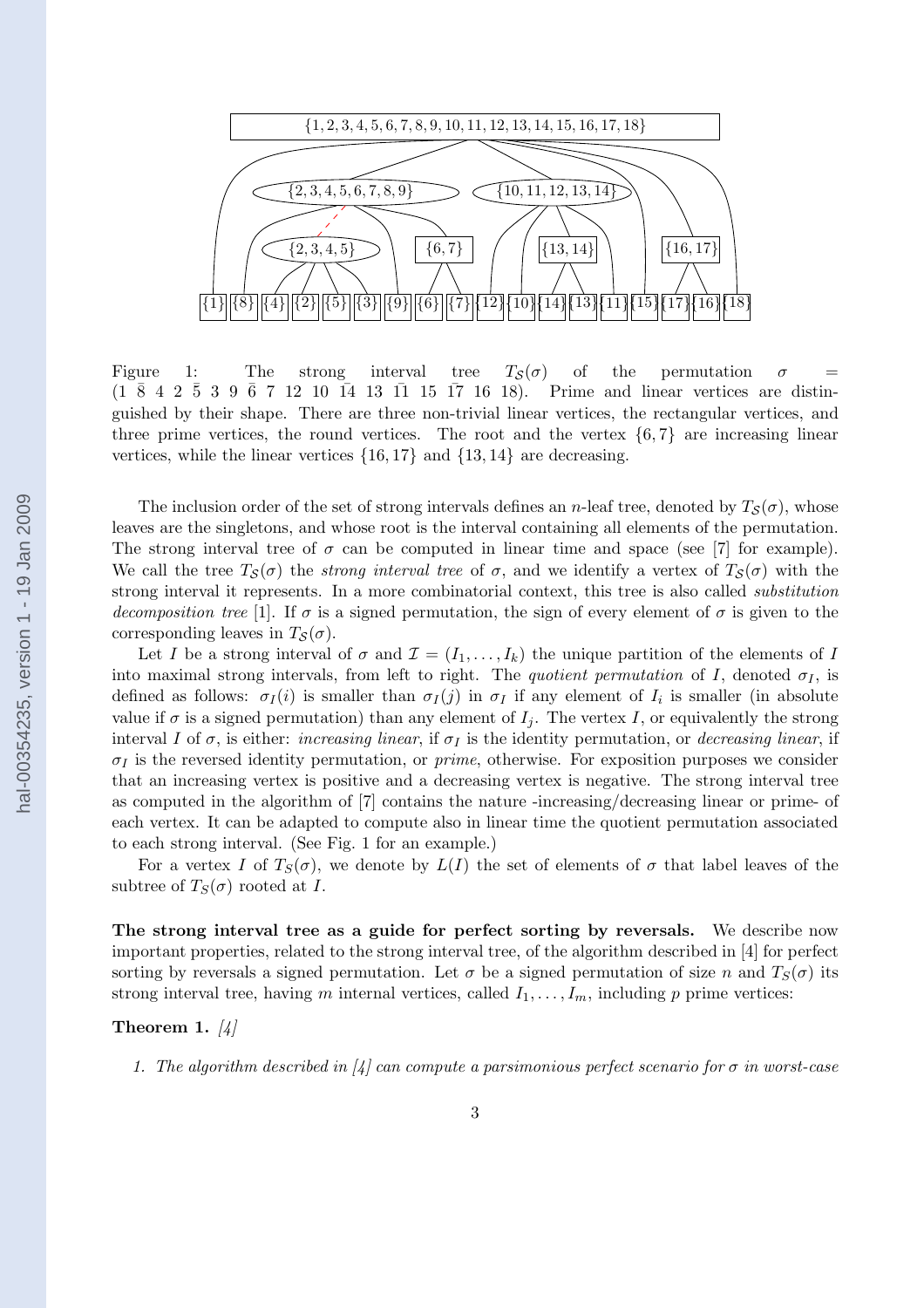<span id="page-3-0"></span>*time*  $O(2^p n \sqrt{n \log(n)})$ .

- 2.  $\sigma$  *is a commuting permutation if and only if*  $p = 0$ .
- *3. If* σ *is a commuting permutation, then every perfect scenario has for reversals set the set*  ${L(I<sub>i</sub>)|I<sub>i</sub>}$  *has a sign different from its parent in*  $T<sub>S</sub>(\sigma)$ }

Remark 1. *The strong interval tree of an unsigned permutation is equivalent to the modular decomposition tree of the corresponding labeled permutation graph (see [\[4\]](#page-10-0) for example). Also commuting permutations have been investigated, in connection with permutation patterns, under the name of* separable *permutations [\[14](#page-10-0)].*

## 3 On the number of prime vertices

Motivated by the average-time complexity of the algorithm described in[[4](#page-10-0)] for computing a parsimonious perfect scenario, we first investigate the average shape of a strong interval tree of a permutation of size  $n$ . Such a tree is characterized by the shape of the tree along with the quotient permutations labeling internal vertices. For prime vertices, those quotient permutations correspond to *simple permutations* as defined in [\[2\]](#page-10-0). We first concentrate on enumerative results on simple permutations. Next, we derive from them enumerative consequences on the number of permutations whose strong interval tree has a given shape. Exhibiting a family of shapes with only one prime vertex, we can prove that nearly all permutations have a strong interval tree of this special shape.

#### 3.1 Combinatorial preliminaries: strong interval trees and simple permutations

Let  $T_{\mathcal{S}}(\sigma)$  be the strong interval tree of a permutation  $\sigma$  of length n. From a combinatorial point of view it is simply a plane tree (the children of a vertex are totally ordered) with  $n$  leaves and its internal vertices labeled by their quotient permutation: an internal vertex having  $k$  children can be labeled either by the permutation  $(1\ 2\ \ldots\ k)$  (increasing linear vertex), the permutation  $(k k-1 ... 1)$  (decreasing linear vertex) or a permutation of length k whose only common intervals are trivial (prime vertex). Due to the fact that  $T_{\mathcal{S}}(\sigma)$  represents the common intervals between  $\sigma$ and the identity permutation, it has two important properties.

Property 1. *1. No edge can be incident to two increasing or two decreasing linear vertices.*

2. The labeling of the leaves by the integers  $\{1,\ldots,n\}$  is implicitly defined by the labels of the *internal vertices.*

Permutations whose common intervals are trivial are called *simple permutations*. The shortest simple permutations are of length 4 and are  $(3 1 4 2)$  and  $(2 4 1 3)$ . The enumeration of simple permutations was investigated in[[2](#page-10-0)]. The authors prove that this enumerative sequence is not P-recursive and there is no known closed formula for the number of simple permutations of a given size.However, it was shown in [[2\]](#page-10-0) that an asymptotic equivalent for the number  $s_n$  of simple permutations of size  $n$  is

$$
s_n = \frac{n!}{e^2} (1 - \frac{4}{n} + \frac{2}{n(n-1)} + \mathcal{O}(\frac{1}{n^3})) \text{ when } n \to \infty
$$
 (1)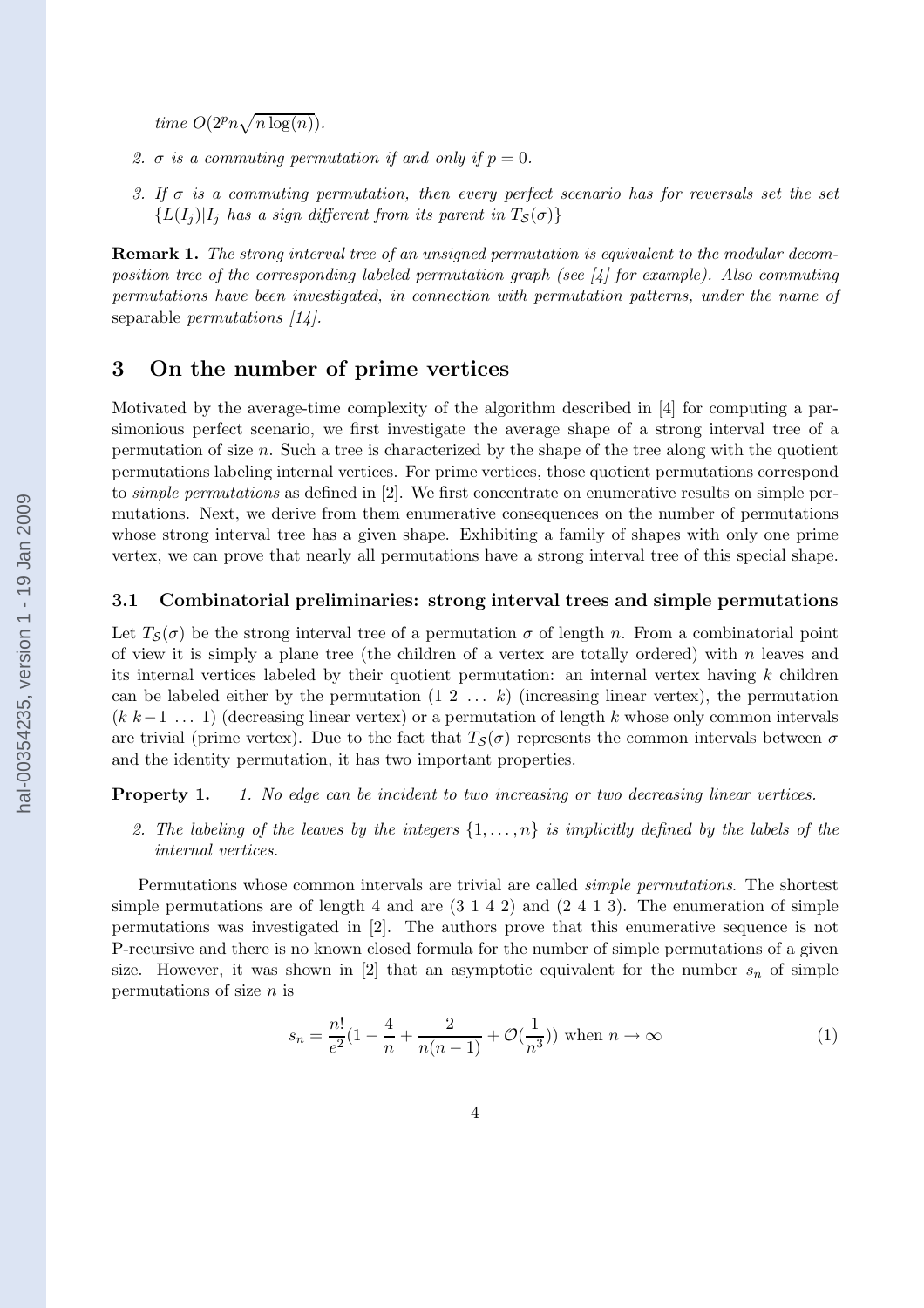#### <span id="page-4-0"></span>3.2 Average shape of strong interval trees

A *twin* in a strong interval tree is a vertex of degree 2 such that each of its two children is a leaf. A twin is then a linear vertex. The following result, that applies both to signed permutations and unsigned permutations, is the main result of this section.

Theorem 2. *Asymptotically, with probability* 1*, a random permutation* σ *of size* n *has a strong interval tree such that the root is a prime vertex and every child of the root is either a leaf or a twin. Moreover the probability that*  $T_S(\sigma)$  *has such a shape with exactly* k *twins* is  $\frac{2^k}{e^2k}$  $\frac{2^n}{e^2k!}$ .

The proof follows from Lemma 1 and Equation [1](#page-3-0).

 ${\bf Lemma~1.}$  *If*  $p'_{n,k}$  denotes the number of permutations of length  $n$  which contain a common interval I *of length* k *then for any fixed positive integer* c*:*

$$
\sum_{k=c+2}^{n-c} \frac{p'_{n,k}}{n!} = O(n^{-c})
$$

*Proof.* This Lemma generalizes to any common interval the following result.

Lemma 2. [\[2,](#page-10-0) Lemma 7] *A common interval in a permutation is said* minimal *if it is not a singleton* and each common interval included in it is trivial. If  $p_{n,k}$  denotes the number of permutations of *length* n *which contain a minimal common interval of length* k *then for any fixed positive integer* c*:*

$$
\sum_{k=c+2}^{n-c} \frac{p_{n,k}}{n!} = O(n^{-c})
$$

The proof of Lemma 1 is very similar to the article [\[2\]](#page-10-0). We have  $p'_{n,k} \le (n-k+1)k!(n-k+1)!$ . Indeed, the right hand side counts the number of quotient permutations corresponding to  $I(k!)$ , the possible values of the minimal element of  $I(n-k+1)$  and the structure of the rest of the permutation with one more element which marks the insertion of I  $((n-k+1)!)$ . Only the extremal terms of the sum can have magnitude  $\mathcal{O}(n^{-c})$  and the remaining terms have magnitude  $\mathcal{O}(n^{-c-1})$ . Since there are fewer than *n* terms the result of Lemma 1 follows.

 $\Box$ 

*Proof of Theorem 2.* Lemma 1 with  $c = 1$  gives that the proportion of non-simple permutations with common intervals of size greater than or equal to 3 is  $O(n^{-1})$ . But permutations whose common intervals are only of size  $1, 2$  or n are exactly permutations whose strong interval tree has a prime root and every child is either a leaf or a twin.

Then the number of permutations whose strong interval tree has a prime root with  $k$  twins is  $s_{n-k} \binom{n-k}{k} 2^k$ . From Equation [1](#page-3-0) the asymptotics for this number is  $\frac{n!2^k}{e^2k!}$ , proving Theorem 2.

 $\Box$ 

#### 3.3 Average time complexity of perfect sorting by reversals

Corollary 1. *The algorithm described in [\[4\]](#page-10-0) for computing a parsimonious perfect scenario for a random permutation runs in polynomial time with probability* 1 *as*  $n \rightarrow \infty$ *.*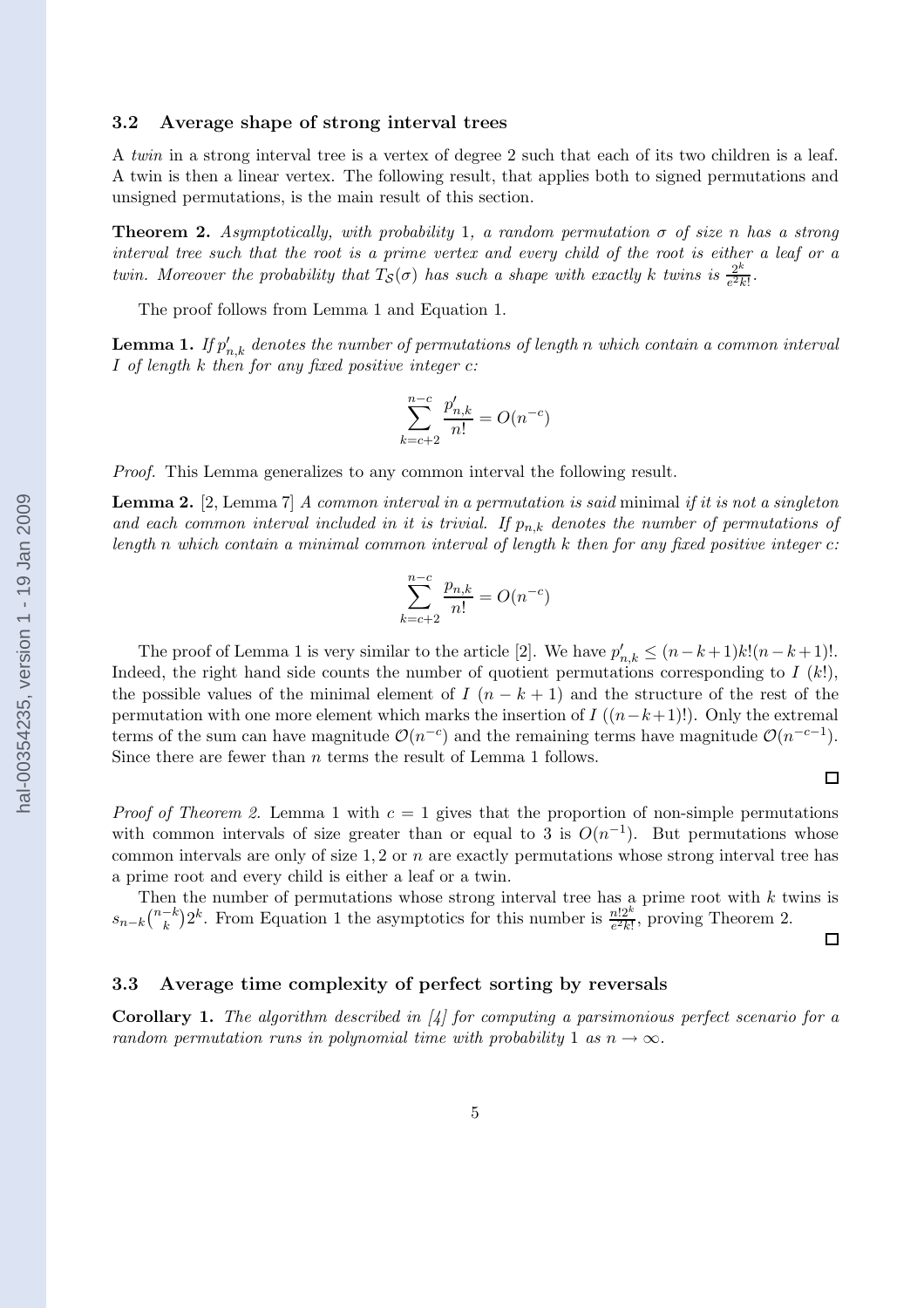

Figure 2:  $p_n$ , up to  $n = 25$ .

<span id="page-5-0"></span>*Proof.* Direct consequence of point [1](#page-2-0) in Theorem 1 and of Theorem [2](#page-4-0), applied on signed permutations.

 $\Box$ 

This result however does not imply that the average complexity of this algorithm is polynomial, as the average time complexity is the sum of the complexity on all instances of size  $n$  divided by the number of instances. Formally, to assess the average time complexity, we need to prove that as n grows, the ratio

$$
p_n = \frac{\sum_p 2^p T_{n,p}}{T_n}
$$

is bounded by a polynomial in n, where  $T_n$  is the number of strong interval trees with n leaves and  $T_{n,p}$  the number of such trees with p prime vertices.

Let  $T(x, y)$  be the bivariate generating function  $T(x, y) = \sum_{k,n} T_{n,p} x^n y^p$  Then  $p_n = [x^n] T(x, 2)$ . Let moreover  $P(x)$  be the generating function of simple permutations  $P(x) = \sum_{n\geq 0} s_n x^n$  (whose first terms can be obtained from entry A111111 in [\[16](#page-11-0)]). Using the specification for strong interval trees given in Section [3.1](#page-3-0) and techniques described in [\[12](#page-10-0)] for example, it is immediate that  $T(x, y)$ satisfies the following system of functional equations:

$$
\begin{cases}\nT(x,y) = x + yP(T(x,y)) + 2\frac{B(x,y)^2}{1 - B(x,y)} \\
B(x,y) = x + yP(T(x,y)) + \frac{B(x,y)^2}{1 - B(x,y)}\n\end{cases}
$$

By iterating these equations, we computed the 25 first values of  $p_n$  (Fig. 2) that suggest that  $p_n$  is even bounded by a constant close to 2 and lead us to Conjecture 1.

Conjecture 1. *The average-time complexity of the algorithm described in[[4](#page-10-0)] for computing a* parsimonious perfect scenario is polynomial, bounded by  $\mathcal{O}(n\sqrt{n})$ .

### 4 Average-case properties of commuting permutations

We now study the family of commuting (signed) permutations and more precisely the average number of reversals in a parsimonious perfect scenario for a commuting permutation and the average length of a reversal of such a scenario.

Let  $\sigma$  be a commuting permutation of size n, i.e. a signed permutation whose strong interval tree  $T_{\mathcal{S}}(\sigma)$  has no prime vertex. It follows from the combinatorial specification of strong interval trees given in Section [3.1](#page-3-0) that  $T_{\mathcal{S}}(\sigma)$  is simply a plane tree with internal vertices having at least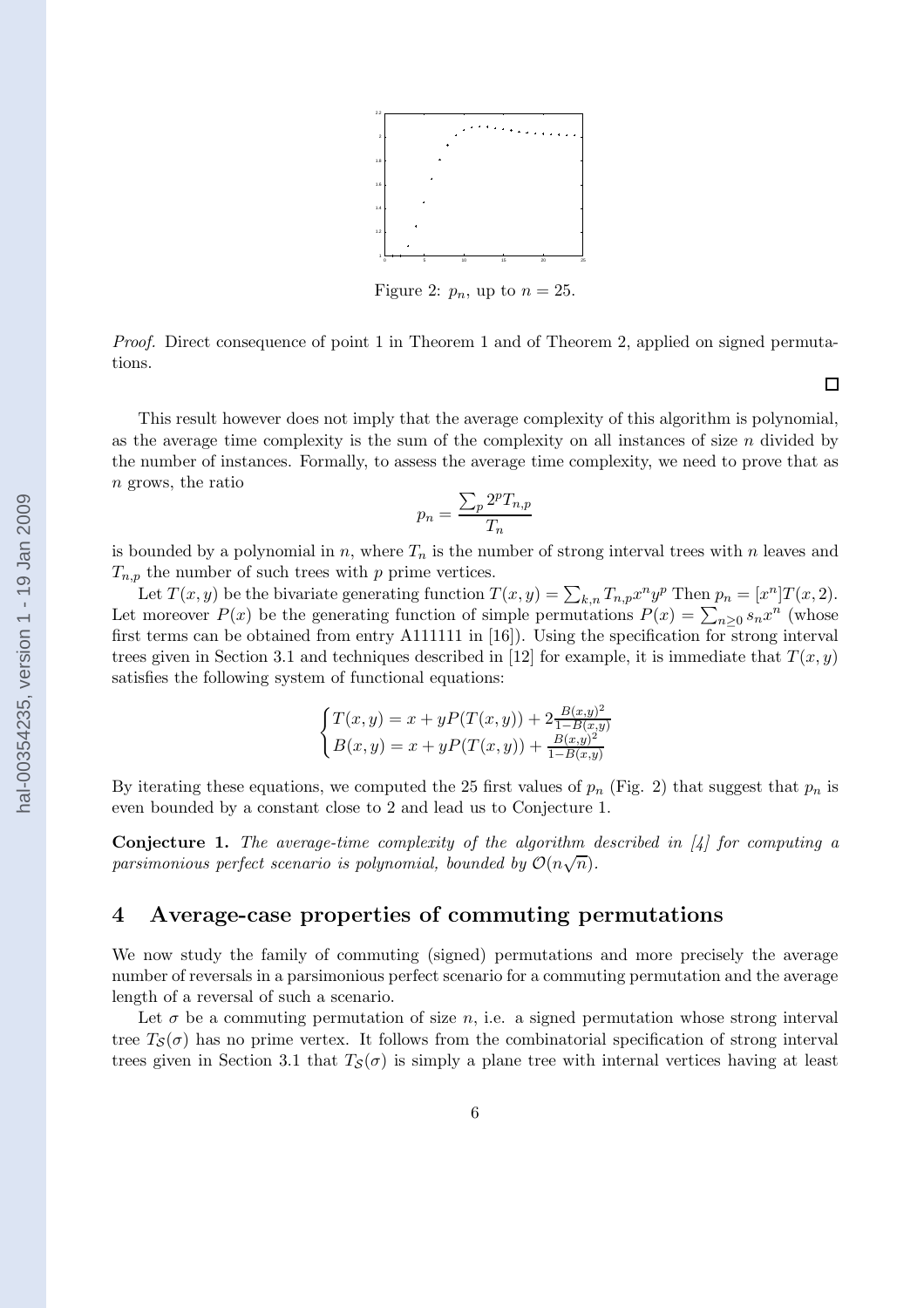<span id="page-6-0"></span>two children and a sign on the root (that defines implicitly the signs of the other internal vertices from point 1 in Property 1 and the labels  $\{1 \dots n\}$  of the leaves). These trees are then Schröder trees (entry A001003 in the On-Line Encyclopedia of Integer Sequences[[16](#page-11-0)]) with a sign on the root.

Theorem 3. *The average length of a parsimonious perfect scenario for a commuting permutation of length* n *is asymptotically*

$$
\frac{1+\sqrt{2}}{2}n \simeq 1.2n.
$$

*Proof.* From the previous section and points 2 and 3 in Theorem [1,](#page-2-0) the problem of computing the expected number of reversals of a parsimonious perfect scenario reduces to computing the expected number of internal vertices of  $T_{\mathcal{S}}(\sigma)$  other than the root (because two adjacent linear vertices cannot have the same sign) and the expected number of leaves whose sign in  $\sigma$  differs from the sign of its parent in  $T_{\mathcal{S}}(\sigma)$ .

The expected number of leaves whose sign in  $\sigma$  is different from its parent in  $T_{\mathcal{S}}(\sigma)$  is obviously  $n/2$ , as the sign of the leaf and of its parent are independent.

To compute the average number of internal vertices in a Schröder tree, we use symbolic methods as defined in [\[12\]](#page-10-0). Let us define the bivariate generating function  $S(x, y) = \sum_{k,n} S_{n,k} x^n y^k$  where  $S_{n,k}$  denotes the number of Schröder trees with n leaves and k internal vertices. The average number of internal vertices in a Schröder tree with  $n$  leaves is

$$
\frac{\sum_{k} k S_{n,k}}{\sum_{k} S_{n,k}} = \frac{[x^n]^{\frac{\partial S(x,y)}{\partial y}}|_{y=1}}{[x^n]S(x,1)}.
$$

A Schröder tree can be recursively described as a single leaf, or a root having at least two children, which are again Schröder trees. Consequently,  $S(x, y)$  satisfies the equation

$$
S(x, y) = x + y \frac{S(x, y)^2}{1 - S(x, y)},
$$

and solving this equation gives

$$
S(x,y) = \frac{(x+1) - \sqrt{(x+1)^2 - 4x(y+1)}}{2(y+1)}.
$$
\n(2)

We compute an asymptotic equivalent of the number  $[x^n]S(x,1)$ , the number of Schröder trees ([\[16](#page-11-0), entry A001003]).

**Asymptotic study of**  $S(x, 1)$ . By Equation 2 we obtain

$$
S(x,1) = \frac{(x+1) - \sqrt{(x+1)^2 - 8x}}{4} = \frac{(x+1) - \sqrt{(1 - \frac{x}{3+2\sqrt{2}})(1 - \frac{x}{3-2\sqrt{2}})}}{4},
$$

which yields the equivalent when  $x \to 3 - 2\sqrt{2}$ ,  $x < 3 - 2\sqrt{2}$ 

$$
S(x, 1) \sim \frac{2 - \sqrt{2}}{2} - \frac{\sqrt{3\sqrt{2} - 4}}{2} (1 - \frac{x}{3 - 2\sqrt{2}})^{1/2}.
$$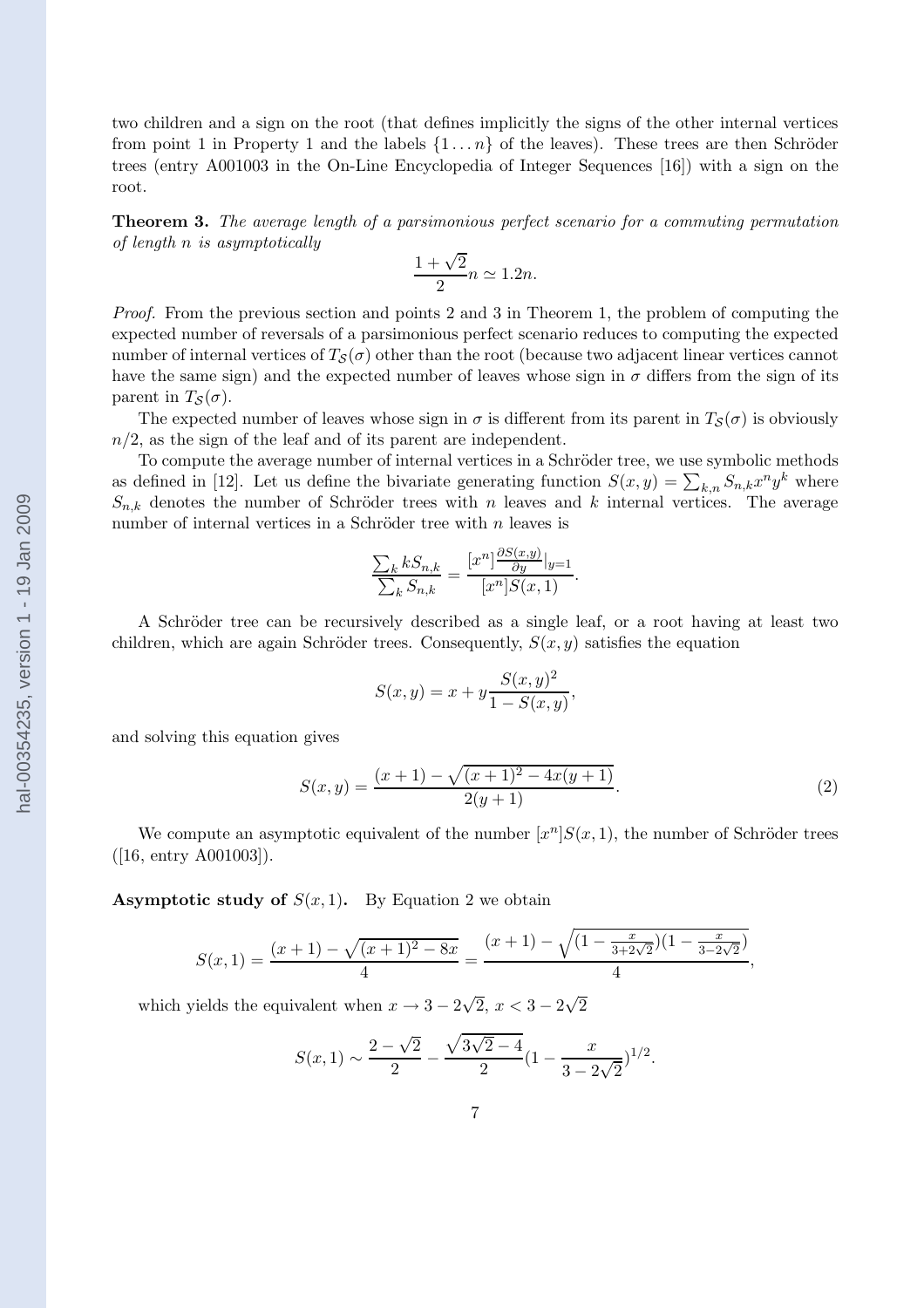<span id="page-7-0"></span>Applying the techniques of [\[12](#page-10-0), chapters 4 and 6] gives the following equivalent of the coefficients  $[x^n]S(x,1)$  when  $n \to \infty$ :

$$
[x^{n}]S(x,1) \sim \frac{\sqrt{3\sqrt{2}-4}}{4}(3+2\sqrt{2})^{n}\frac{1}{\sqrt{\pi n^{3}}}.
$$

Asymptotic study of  $\frac{\partial S(x,y)}{\partial y}|_{y=1}$ . By Equation [2](#page-6-0) we obtain

$$
\frac{\partial S(x,y)}{\partial y}|_{y=1} = \frac{(x-1)^2 - (x+1)\sqrt{(x+1)^2 - 8x}}{8\sqrt{(1 - \frac{x}{3+2\sqrt{2}})(1 - \frac{x}{3-2\sqrt{2}})}}.
$$

From the above expression, we can obtain an equivalent of  $\frac{\partial S(x,y)}{\partial y}|_{y=1}$  when  $x \to 3 - 2\sqrt{2}$ ,  $x < 3 - 2\sqrt{2}$ . Namely,

$$
\frac{\partial S(x,y)}{\partial y}|_{y=1} \sim \frac{3 - 2\sqrt{2}}{4\sqrt{3\sqrt{2} - 4}} (1 - \frac{x}{3 - 2\sqrt{2}})^{-1/2}.
$$

As before, we deduce that an equivalent of the coefficients  $[x^n] \frac{\partial S(x,y)}{\partial y}|_{y=1}$  when  $n \to \infty$  is

$$
[x^n] \frac{\partial S(x,y)}{\partial y}|_{y=1} \sim \frac{3 - 2\sqrt{2}}{4\sqrt{3\sqrt{2} - 4}} (3 + 2\sqrt{2})^n \frac{1}{\sqrt{\pi n}}
$$

An equivalent of the average number of internal vertices in a Schröder tree with  $n$  leaves is now easily derived as

$$
\frac{[x^n]\frac{\partial S(x,y)}{\partial y}|_{y=1}}{[x^n]S(x,1)} \sim \frac{3-2\sqrt{2}}{3\sqrt{2}-4}n \sim \frac{n}{\sqrt{2}}.
$$

Combining all results together The number above is the the average number of internal vertices in Schröder trees with n leaves, including the root if it is not a leaf (i.e.  $n > 1$ ). A given Schröder tree with n leaves can have its internal vertices and leaves signed in  $2^{n+1}$  ways (2 choices for the sign of the root, that define the signs of all other internal vertices, and  $2<sup>n</sup>$  choices for the signs of the n leaves). As these signs do not change the number of internal vertices of the tree, the average number of internal vertices in such signed Schröder trees does not change. We also have to discard the root as it does not define a reversal, but this does not change the asymptotic behaviour and adding  $n/2$  to account for signed leaves that define reversals, we obtain

$$
\frac{1+\sqrt{2}}{2}n
$$

Remark 2. *It is interesting to note the large representation of reversals of length* 1*, that composes almost half of the expected reversals. A similar property was observed in[[15\]](#page-11-0) on datasets of bacterial genomes.*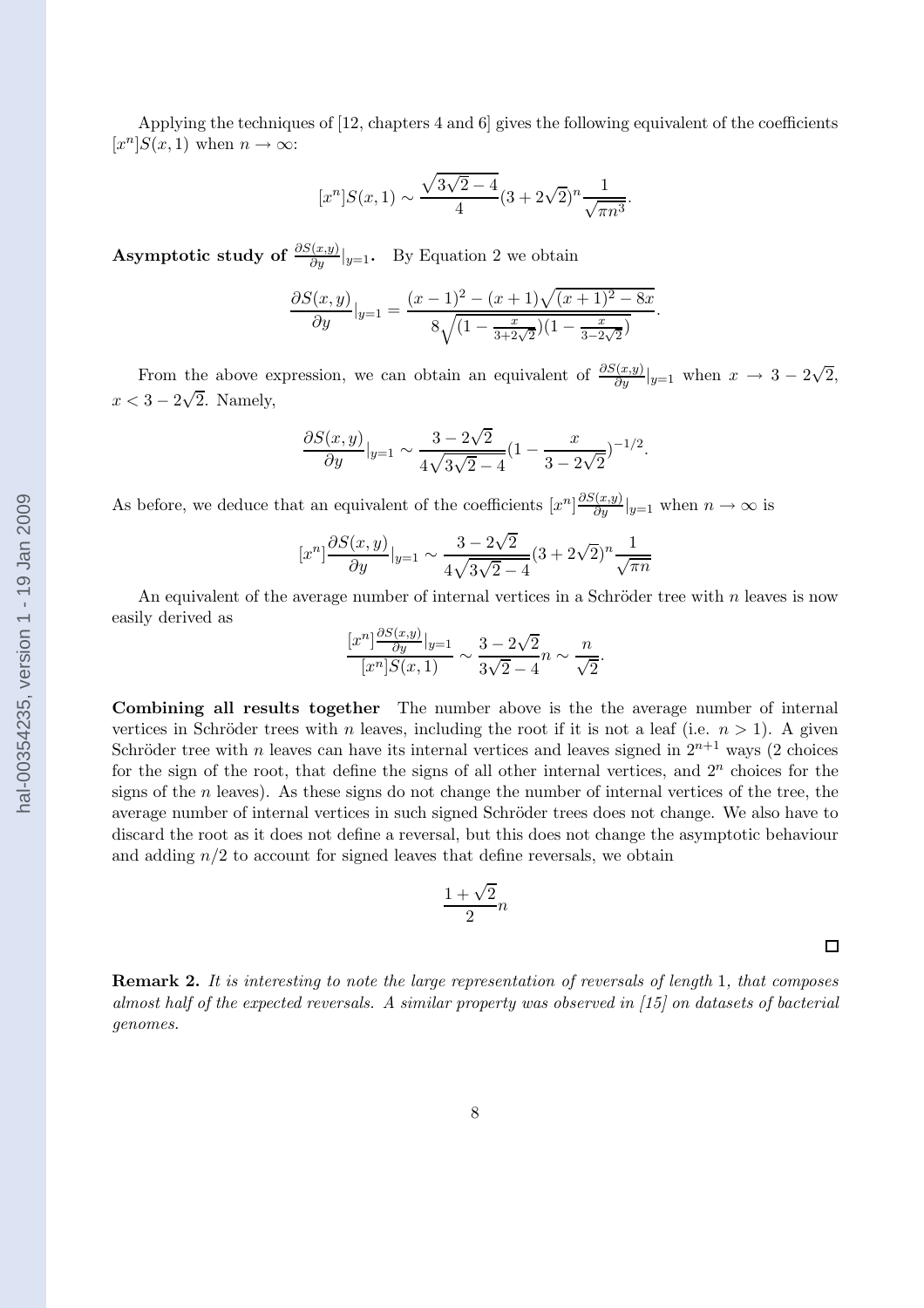<span id="page-8-0"></span>Theorem 4. *The average length of a reversal in a parsimonious perfect scenario for a commuting permutation of length* n *is asymptotically*

$$
\frac{2^{7/4}\sqrt{3-2\sqrt{2}}}{1+\sqrt{2}}\sqrt{\pi n}\simeq 1.02\sqrt{n}
$$

*Proof.* We want to compute the ratio between the average sum of the lengths of the reversals of a parsimonious perfect scenario for a commuting permutation and the average length of such a scenario. The later was obtained above (Theorem [3](#page-6-0)), and we concentrate on the former.

A reversal defined by a vertex x of the strong interval tree  $T_{\mathcal{S}}(\sigma)$  is of length  $L(x)$  (it reverses the segment of the signed permutation that contains the leaves of the subtree rooted at  $x$ , see [\[4\]](#page-10-0)). We first focus on the average value of the sum of the sizes of all subtrees in a Schröder tree. For simplicity in the computation, we will also count the whole tree and the leaves as subtrees (obviously of size 1), which will give the same quantity we want to compute, up to subtracting  $3/2 \cdot n$  to the final result. We first define the bivariate generating function (that we call again  $S$ , but which is slightly different) following the standard analytic method defined in [\[12](#page-10-0)]

$$
S(x,y) = \sum_{k,n} S_{n,k} x^n y^k
$$

where  $S_{n,k}$  denotes the number of Schröder trees with n leaves and sizes of subtrees (including leaves and the whole tree) that sum to k. The average value of the sum of the sizes of every subtree in a Schröder tree with  $n$  leaves is

$$
\frac{\sum_{k} k S_{n,k}}{\sum_{k} S_{n,k}} = \frac{[x^n]^{\frac{\partial S(x,y)}{\partial y}}|_{y=1}}{[x^n]S(x,1)}.
$$

A Schröder tree can be recursively described as a single leaf or a root having at least two children, which are again Schröder trees. In the second case, the subtrees are those involved in the children of the root, plus the tree itself (which is a subtree of size  $n$ ), which gives the functional equation 3:

$$
S(x,y) = xy + \frac{S(xy,y)^2}{1 - S(xy,y)}.
$$
\n(3)

Since this equation involves both  $S(x, y)$  and  $S(xy, y)$ , we cannot extract from it an expression for  $S(x, y)$  as in the proof of Theorem [3](#page-6-0). But since the average value of the sum of the sizes of every subtree in a Schröder tree with n leaves can be obtained by  $\frac{\sum_{k}}{\sum_{i}}$  $kS_{n,k}$  $\frac{kS_{n,k}}{kS_{n,k}} = \frac{[x^n]\frac{\partial S(x,y)}{\partial y}|_{y=1}}{[x^n]S(x,1)},$  we do no need to compute  $S(x, y)$  but only  $S(x, 1)$  and  $\frac{\partial S(x, y)}{\partial y}|_{y=1}$ .

**Asymptotic study of**  $S(x, 1)$ . By Equation 3 we obtain  $S(x, 1) = \frac{(x+1)-\sqrt{(x+1)^2-8x}}{4}$ , which is the same function as in the proof of Theorem [3](#page-6-0).

Hence,

$$
[x^{n}]S(x,1) \sim \frac{\sqrt{3\sqrt{2}-4}}{4}(3+2\sqrt{2})^{n}\frac{1}{\sqrt{\pi n^{3}}}.
$$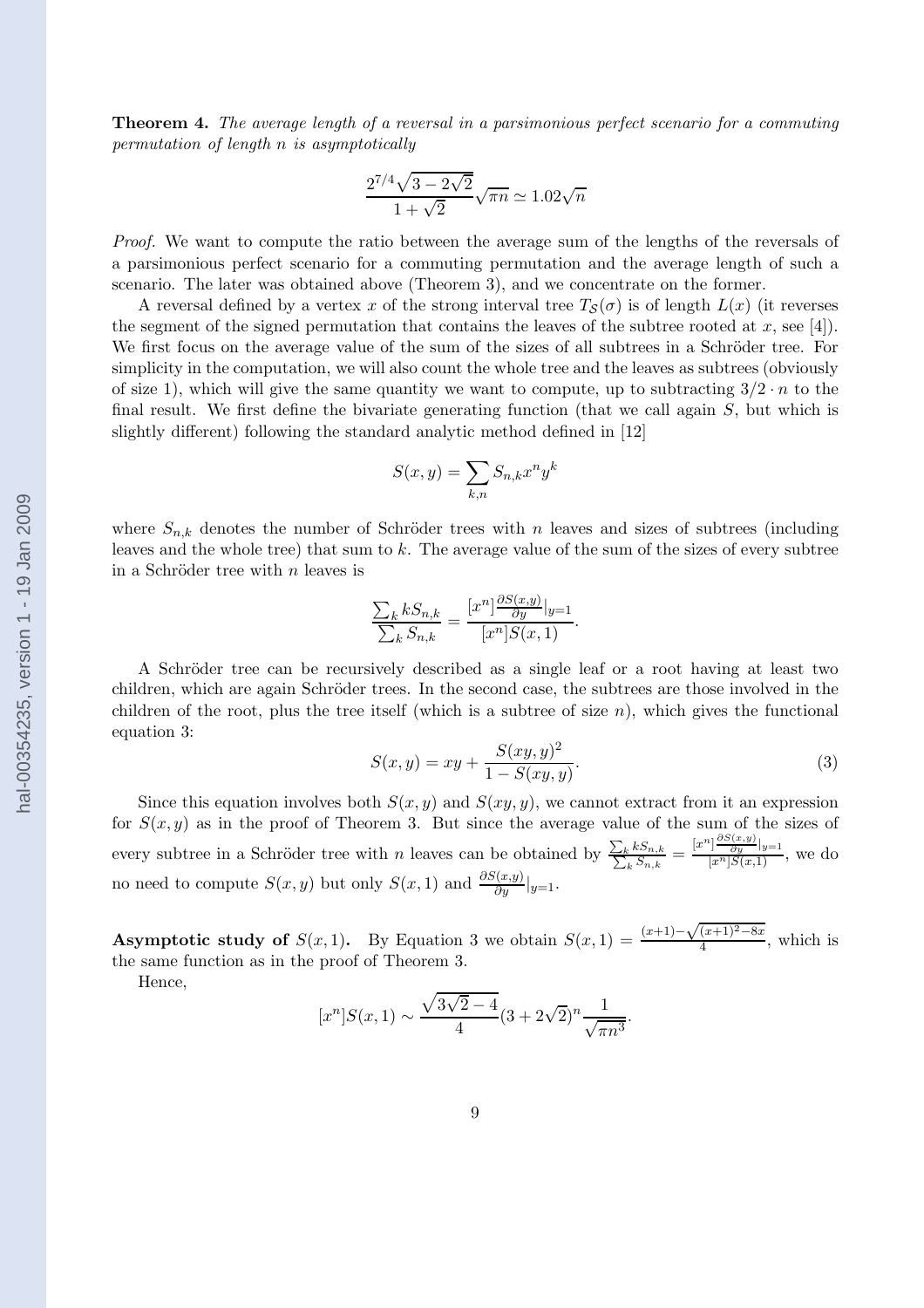**Asymptotic study of**  $\frac{\partial S(x,y)}{\partial y}|_{y=1}$ . Deriving Equation [3](#page-8-0) and setting  $y = 1$  gives:

$$
\begin{cases}\n\frac{\partial S}{\partial x}(x,1) = 1 + \frac{\partial S}{\partial x}(x,1) \cdot \frac{2S(x,1) - S(x,1)^2}{(1 - S(x,1))^2} \\
\frac{\partial S}{\partial y}(x,1) = x + \left(x \frac{\partial S}{\partial x}(x,1) + \frac{\partial S}{\partial y}(x,1)\right) \cdot \frac{2S(x,1) - S(x,1)^2}{(1 - S(x,1))^2}.\n\end{cases}
$$

From this system, we can extract the following equation where  $S(x, 1)$  has been computed before:

$$
\frac{\partial S(x,y)}{\partial y}|_{y=1} = \frac{\partial S}{\partial y}(x,1) = \frac{x}{(1-C)^2}, \text{ where } C = \frac{2S(x,1) - S(x,1)^2}{(1-S(x,1))^2}.
$$

The singularity closest to the origin is  $3-2\sqrt{2}$ , and the Taylor development of the above around this singularity gives:

$$
\frac{\partial S(x,y)}{\partial y}|_{y=1} \sim \frac{3 - 2\sqrt{2}}{2(1 - \frac{x}{3 - 2\sqrt{2}})}
$$

Applying the techniques of [\[12\]](#page-10-0), this yields the following equivalent of the coefficients  $[x^n]\frac{\partial S(x,y)}{\partial y}|_{y=1}$ when  $n \to \infty$ :

$$
[x^n] \frac{\partial S(x,y)}{\partial y}|_{y=1} \sim \frac{3 - 2\sqrt{2}}{2} (3 + 2\sqrt{2})^n
$$

Then

$$
\frac{[x^n]\frac{\partial S(x,y)}{\partial y}|_{y=1}}{[x^n]S(x,1)} \sim 2^{3/4}\sqrt{3-2\sqrt{2}}\sqrt{\pi n^3}.
$$

gives the average sum of the sizes of all subtrees of a Schröder tree.

This is independent of the signs added to give the strong interval tree of a commuting permutation, so this number is also the expected sum of the sizes of all subtrees of a the strong interval tree associated to a random commuting permutation. To get the expected sum of the lengths of the reversals of a parsimonious perfect scenario for a random commuting permutation, we need to remove the size of the whole tree, that was counted as a subtree  $(n)$ , the size of the n subtrees defined by the leaves  $(n)$  and to add the contribution of the reversals of size 1  $(n/2$  on the average), which does not change the above asymptotics.

Dividing by the average number of reversals of such a scenario (Theorem [3](#page-6-0)), we obtain Theorem [4](#page-7-0).

 $\Box$ 

### 5 Conclusion

We showed that perfect sorting by reversals, although an intractable problem, is very likely to be solved in polynomial time for random signed permutations. This result relies on a study of the shape of a random strong interval tree that shows that asymptotically such trees are mostly composed of a large prime vertex at the root and small subtrees. As the strong interval tree of a permutation is equivalent to the modular decomposition tree of the corresponding labeled permutation graph[[4](#page-10-0)], this result agrees with the general belief that the modular decomposition tree of a random graph has a large prime root. We were also able to give precise asymptotic results for the expected lengths of a parsimonious perfect scenario and of a reversal of such a scenario for random commuting permutations.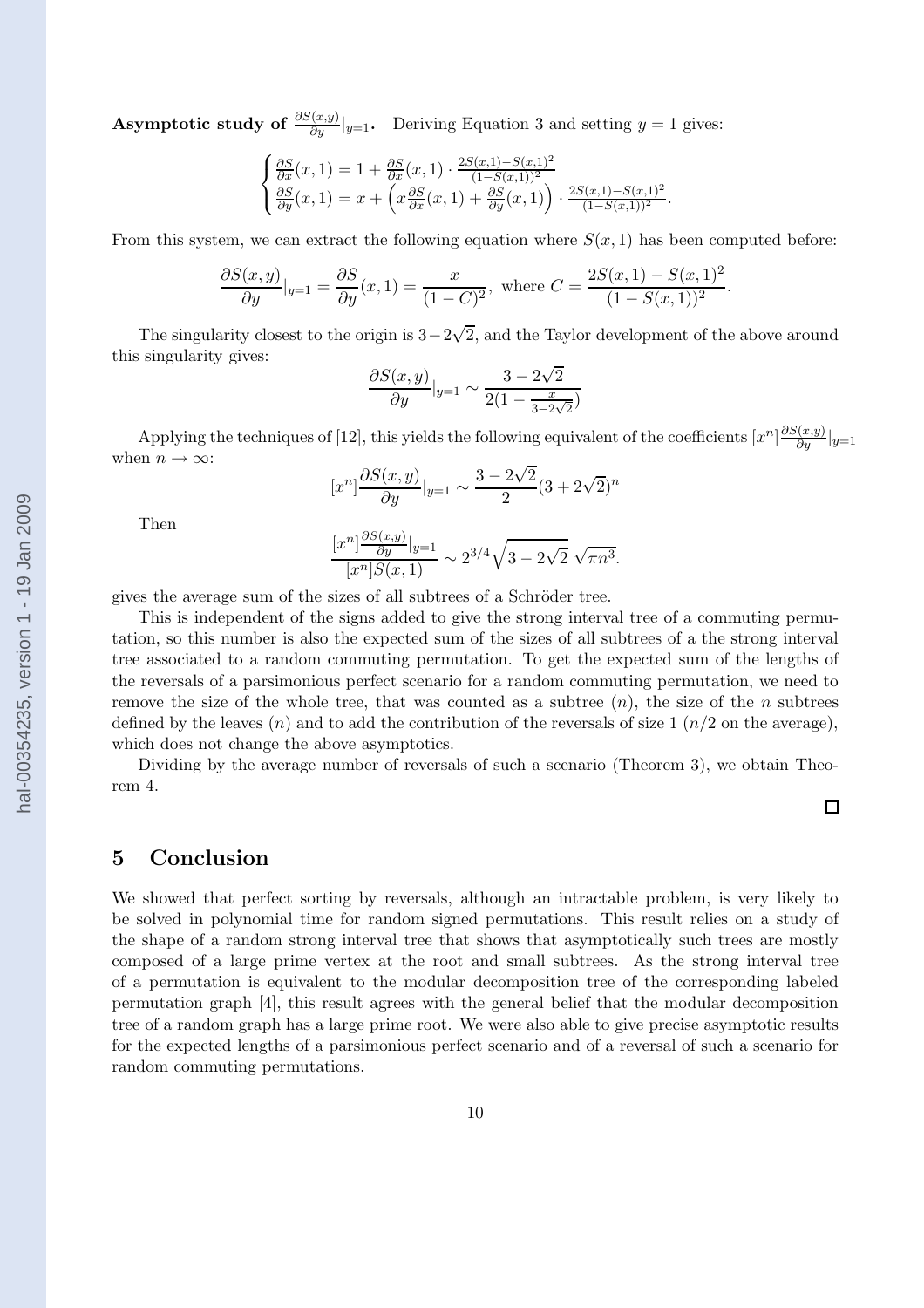<span id="page-10-0"></span>Our research leaves at least one open problem: proving that computing a parsimonious perfect scenario can be done in polynomial time on the average. It would also be interesting to see if our approach can be extended to the perfect rearrangement problem for the Double-Cut-and-Join model that has been introduced recently [6] and has the intriguing property that instances that were hard to solve for reversals are can be solved in polynomial time in the DCJ context and conversely.

### References

- [1] M. Albert and M. Atkinson. Simple permutations and pattern restricted permutations. *Discrete Math.*, 300(1-3):1–15, 2005.
- [2] M. Albert, M. Atkinson, and M. Klazar. The enumeration of simple permutations. *J. Integer Seq.*, 6, 2003.
- [3] S. Bérard, A. Bergeron, and C. Chauve. Conservation of combinatorial structures in evolution scenarios. In *Comparative Genomics 2004*, volume 3388 of *LNCS/LNBI*, pages 1–14, 2004.
- [4] S. Bérard, A. Bergeron, C. Chauve, and C. Paul. Perfect sorting by reversals is not always difficult. *IEEE/ACM Trans. Comput. Biol. Bioinform.*, 4:4–16, 2007.
- [5] S. Bérard, C. Chauve, and C. Paul. A more efficient algorithm for perfect sorting by reversals. *Inform. Proc. Letters*, 106:90–95, 2008.
- [6] S. B´erard, C. Chauve, C. Paul, and E. Tannier. Perfect DCJ rearrangement. In *RECOMB-CG 2008*, volume 5267 of *LNCS/LNBI*, pages 158–169, 2008.
- [7] A. Bergeron, C. Chauve, F. de Montgolfier, and M. Raffinot. Computing common intervals of k permutations, with applications to modular decomposition of graphs. *SIAM J. Discrete Math.*, 22:1022–1039, 2008.
- [8] A. Bergeron, J. Mixtacki, and J. Stoye. *Mathematics of Evolution and Phylogeny*, chapter The inversion distance problem. Oxford University Press, 2005.
- [9] G. Bourque and P. Pevzner. Genome-scale evolution: reconstructing gene orders in the ancestral species. *Genome Res.*, 12:26–36, 2002.
- [10] Y. Diekmann, M.-F. Sagot, and E. Tannier. Evolution under reversals: Parsimony and conservation of common intervals. *IEEE/ACM Trans. Comput. Biol. Bioinform.*, 4:301–109, 2007.
- [11] M. Figeac and J.-S. Varré. Sorting by reversals with common intervals. In *WABI 2004*, volume 3240 of *LNCS/LNBI*, pages 26–37, 2004.
- [12] P. Flajolet and R. Sedgewick. *Analytic Combinatorics*. Cambridge University Press, 2008.
- [13] S. Hannenhalli and P. Pevzner. Transforming cabbage into turnip: Polynomial algorithm for sorting signed permutations by reversals. *J. ACM*, 46:1–27, 1999.
- [14] L. Ibarra. Finding pattern matchings for permutations. *Inform. Proc. Letters*, 61:293–295, 1997.